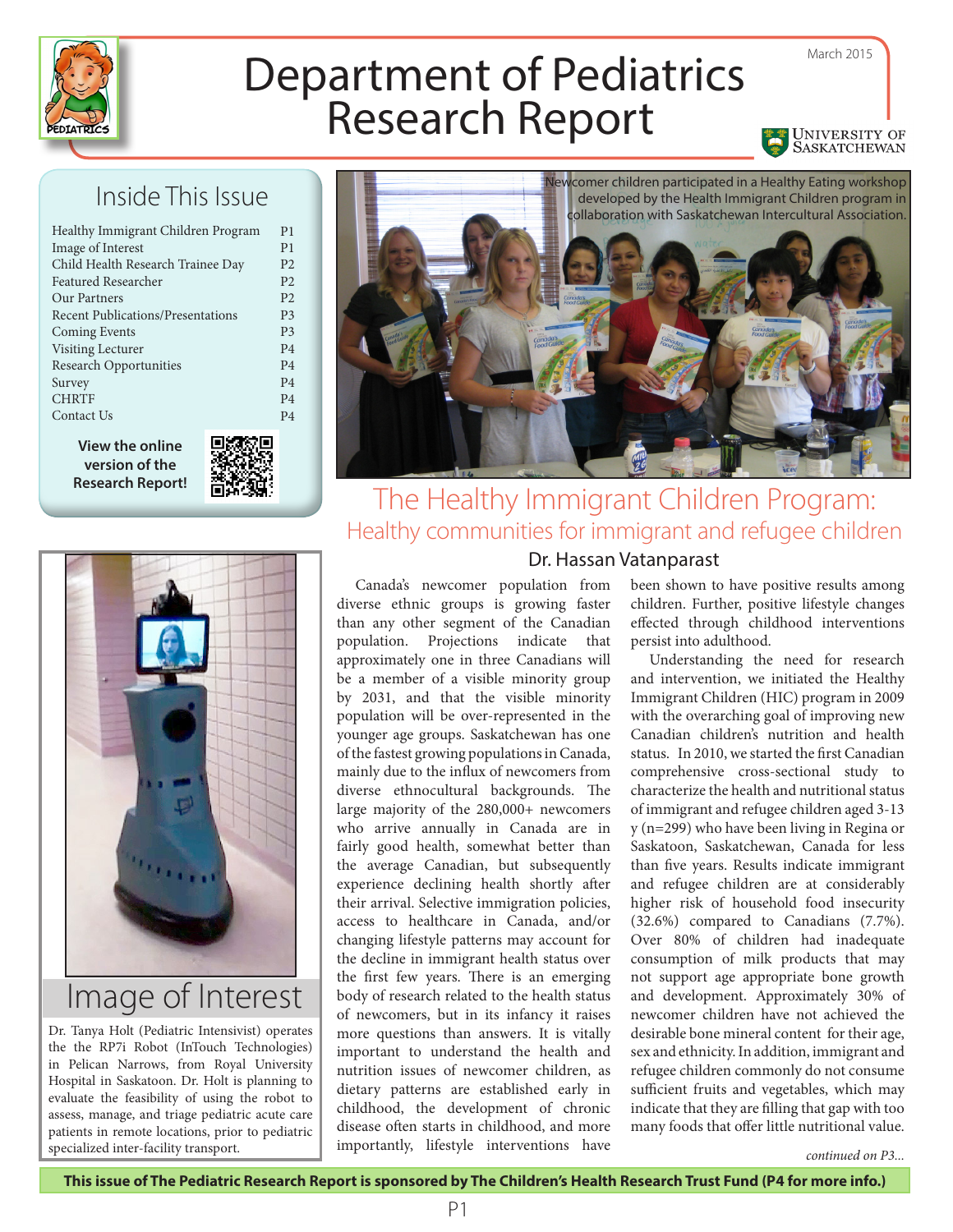# Visiting Lecturer: Dr. Ross Petty



Dr. Ross Petty is among the world's most eminent pediatric rheumatologists. He is recognized for exquisitely blending expert patient care with scholarly and productive research and inspiring and exemplary teaching. Dr. Petty was among the first pediatricians to be formally trained as a rheumatologist and has been vitally important in developing the specialty of pediatric rheumatology worldwide. After graduating from the

University of Saskatchewan's medical school and completing his internship Dr. Petty trained in pediatrics and pediatric rheumatology at the University of Michigan. He then completed his doctorate in

immunology in London, England. In 1976 he returned to Canada to establish the country's first formal pediatric rheumatology program at the University of Manitoba. In 1979 he relocated to the University of British Columbia.

Dr. Petty is internationally renowned and respected for his insight and clinical acumen, his highly relevant and prolific research and writings, and his extraordinary gift as a teacher. He has trained many of the world's pediatric rheumatologists and has been an invited lecturer on every continent. His research contributions have had huge impacts worldwide on enhancing the care of children afflicted with rheumatic diseases.

Dr. Petty chaired the International League of Associations for Rheumatology Working Group to define a new, international classification system and nomenclature for chronic childhood

*continued on P4...*

# Featured Child Health Researcher

# Dr. Richard Huntsman

Dr. Richard Huntsman is a pediatric neurologist with several areas of clinical and research interest. He completed his medical school at Memorial University of Newfoundland (class of 1998) followed by a residency in general pediatrics, once again at Memorial University of Newfoundland. Following completion of his fellowship in pediatric neurology at the University of Alberta,



he took up a position as a pediatric neurologist at the University of Saskatchewan.

His main area of clinical interest lies in neurodegenerative and neurometabolic disorders of childhood, in particular those affecting children of first nations ancestry in Saskatchewan. Dr. Huntsman along with his colleagues published the first description of a child with Coenzyme Q10 deficiency presenting with infantile spasms, as well as several papers on Cree Leukodystrophy. They have also published several papers on neonatal seizures and non-epileptic spells in the newborn. His most recent paper was an academic review on the Differential Diagnosis of Spastic Diplegia and was published in Archives of Disease in Childhood.

of Saskatchewan and 4 other academic centers, in partnership with Cannimed, a subsidary of Prairie Plant Systems in Saskatoon, are in the process of developing a pilot study which will assess the safety and tolerability of a high cannabidiol concentrate cannabis oil as a treatment for children with refractory epilepsy.

Recent reports in medical and social media have emerged regarding the use of medical marijuana products for the treatment of seizures in children. Significant media interest has resulted in parents asking physicians to prescribe these products for their children. However, a lack of research has led to reluctance by physicians to prescribe these products. The intense desire of many parents to provide what is seen as a potentially beneficial therapy for their children, coupled with a lack of clinical data has resulted in an urgent need to advance research on this potential treatment option.

Dr. Huntsman's research team was recently awarded funding from the Saskatchewan Health Research Foundation (SHRF) Collaborative Innovation Development Grant competition. With this funding, the team will be able to begin to determine safety and the pharmacokinetic profile of this potential treatment. With the data obtained from this study, the team will be in a position to perform a larger clinical trial which can then be used to enable Health Canada approval for this treatment option in children with refractory epilepsy.

Currently Dr. Huntsman along with colleagues from the University

*Dr. Richard Huntsman is an Associate Professor in the Department of Pediatrics, College of Medicine, University of Saskatchewan*

# Our Partners: The Richardson Research Fund

The Richardson Research Fund was established by Larry and Lucille Richardson in 1991 to promote research that would lead to new therapies and cures for neurological disorders such as spinocerebellar ataxia and other forms of cerebellar ataxia. The intent of the Richardson Fund is to provide treatments for this condition once treatments are discovered or to support research that will lead to new treatments and cures for this condition.

The availability of the Richardson Research Fund has been a powerful impetus to promoting opportunities for University of Saskatchewan faculty to collaborate with leaders in cerebellar ataxia research. With the support of the Richardson Research Fund Dr. Richard Huntsman attended an international conference relating to spinocerebellar ataxias and was able to explore potential research collaborative opportunities.

#### Clinical Investigator Program (CIP) for Residents

The CIP at the University of Saskatchewan is available to residents enrolled in a Royal College accredited residency program who have interest and potential for a career as a clinician investigator or clinician scientist. CIP offers two streams: A Graduate stream for participants enrolled in a graduate (M.Sc. or Ph.D.) program, and a Postdoctoral Stream for residents who already hold a Ph.D. and are interested in undertaking a structured research program. For further information about CIP, please contact Dr. Alan Rosenberg, alan.rosenberg@usask.ca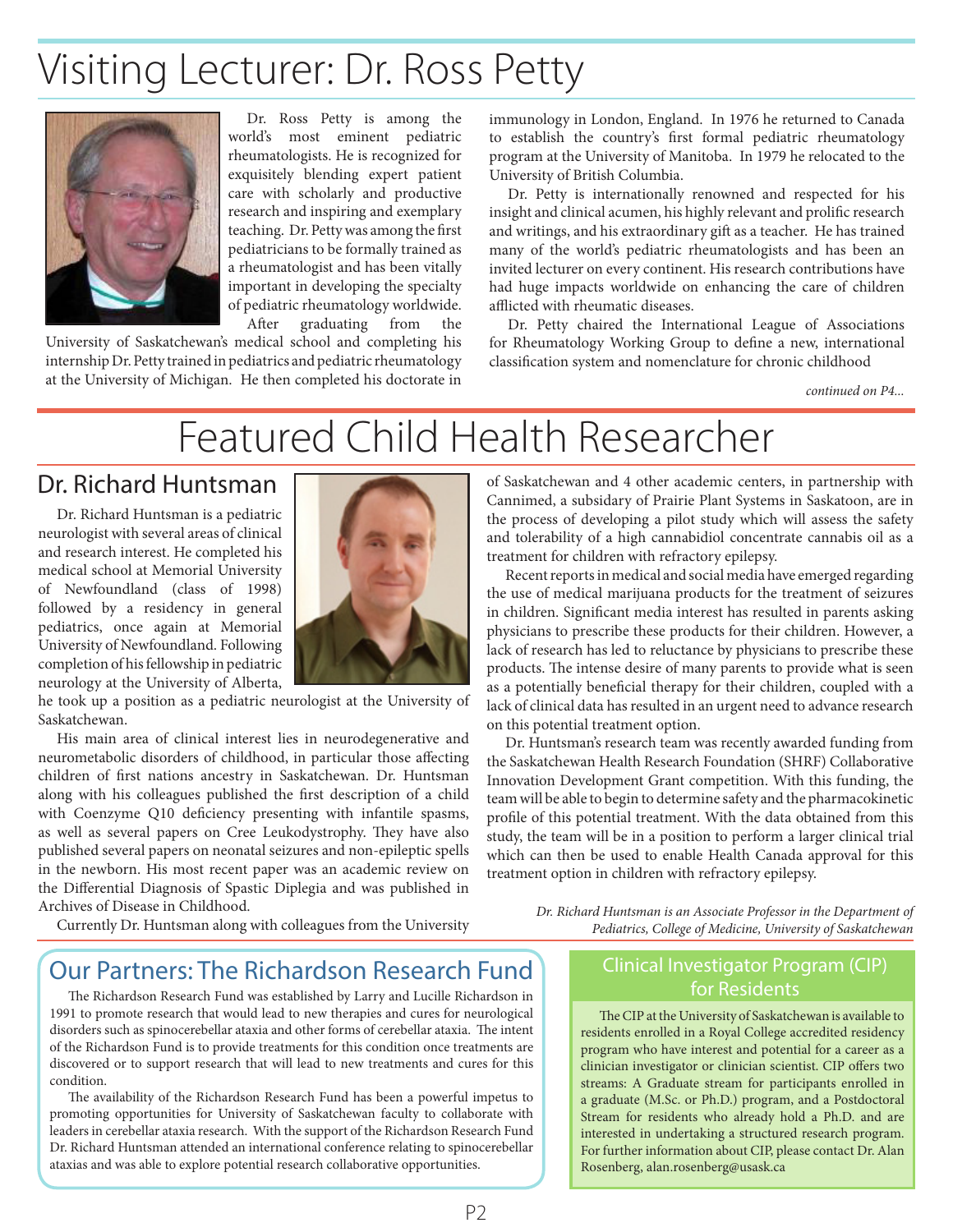# HIC Program *...continued from P1*

Both groups also appear to be at risk for too much sedentary activity.

Health concerns for refugee children include food security, poor diet, low



height for age, and high blood cholesterol levels. Refugee children are at significantly higher risk of being food insecure than immigrant children. In general, refugee children consume a lower quality diet than immigrant children, and are more likely to have an inadequate intake of a variety of macro and micronutrients. A considerably high risk of vitamin D deficiency and insufficiency was observed (64%), particularly in refugees (72%). Refugee children are significantly shorter for age than immigrant children, which may be related to food insecurity and dietary concerns. They are also at significantly higher risk for high blood cholesterol that may reflect unhealthy dietary choices. Compared to refugee children, immigrant children are more at risk for overweight, obesity and at-risk waist circumference.

Older immigrant children aged eleven 11-13 y are at significantly increased risk of having a waist circumference > 90th percentile (53%) as compared to refugees (22%). These findings are alarming and indicate the need for immediate intervention to improve the nutrition and health of newcomer children.

In the HIC program, currently, we are evaluating the barriers and facilitators toward access to healthcare among newcomer families. We have initiated interventions such as Voices in Vision, aimed to build self-confidence in children, as well as the LINK project with the goal of improving cultural competency skills in future healthcare professionals. We understand the need for a collaborative multidisciplinary approach including policy makers and healthcare providers, particularly physicians and nurses, as well as settlement agencies to improve the health status of newcomer children. We look forward to close partnership with other stakeholders. For more information about our program and potential collaboration, please vist http://www.healthyimmigrant.ca/.

> *Dr. Hassan Vatanparast is an Assistant Professor in the College of Pharmacy and Nutrition, University of Saskatchewan*

# Recent Child Health Publications from U of S Faculty

- Ajamian F, Wu Y, Ebeling C, Ilarraza R, Odemuyiwa SO, Moqbel R, **Adamko DJ**. Respiratory syncytial virus induces indoleamine 2,3-dioxygenase activity: a potential novel role in the development of allergic disease. Clin Exp Allergy. 2015;45:644-59.
- Ballendine SA, Greba Q, Dawicki W, Zhang X, Gordon JR, **Howland JG**. Behavioral alterations in rat offspring following maternal immune activation and ELR-CXC chemokine receptor antagonism during pregnancy: implications for neurodevelopmental psychiatric disorders. Prog Neuropsychopharmacol Biol Psychiatry. 201;57:155-65.
- **Bowen A**, Baetz M, Schwartz L, Balbuena L, **Muhajarine N**. Antenatal group therapy improves worry and depression symptoms. Isr J Psychiatry Relat Sci. 2014;51:226-31.
- Cada M, Segbefia CI, Klaassen R, Fernandez CV, Yanofsky RA, Wu J, Pastore Y, Silva M, Lipton JH, Brossard J, Michon B, Abish S, Steele M, **Sinha R**, et al. The impact of category, cytopathology and cytogenetics on development and progression of clonal and malignant myeloid transformation in inherited bone marrow failure syndromes. Haematologica. 2015 Epub ahead of print.
- **Engler-Stringer R**, Shah T, Bell S, **Muhajarine N**. Geographic access to healthy and unhealthy food sources for children in neighbourhoods and from elementary schools in a mid-sized Canadian city. Spat Spatiotemporal Epidemiol. 2014;11:23-32.
- Henry C, Whiting SJ, Phillips T, Finch SL, Zello GA, **Vatanparast H**. Impact of the removal of chocolate milk from school milk programs for children in Saskatoon, Canada. Appl Physiol Nutr Metab. 2015;40:245-50.
- **Huntsman R, Lemire E, Norton J,** Dzus A, **Blakley P, Hasal S**. The differential diagnosis of spastic diplegia. Arch Dis Child. 2014 Epub ahead of print. Review.
- Jackowski SA, **Baxter-Jones AD**, Gruodyte-Raciene R, **Kontulainen SA, Erlandson MC**. A longitudinal study of bone area, content, density, and strength development at the radius and tibia in children 4-12 years of age exposed to recreational gymnastics. Osteoporos Int. 2015 Epub ahead of print.
- Kerpan S, **Humbert L**. Playing Together: The Physical Activity Beliefs and Behaviors of Urban Aboriginal Youth. J Phys Act Health. 2015 Epub ahead of print.
- Patrick SK, **Musselman KE**, Tajino J, Ou HC, Bastian AJ, Yang JF. Prior experience but not size of error improves motor learning on the split-belt treadmill in young children. PLoS One. 2014;9:e93349.

# Coming Events

| MAR       |  |
|-----------|--|
| THU<br>26 |  |

**APR WED 29**

Dr. Ross E. Petty, B.C. Children's Hospital

Pediatric Grand Rounds 11:00am-12:00pm, East Lecture Theatre, RUH, Title: Pediatric Rheumatology: Past, Present, and Future. Pediatric Admission Rounds 12-1pm, RUH 6751 Title TBA;

Pediatric Rheumatology Seminar 1-2pm, Location and Title TBA

#### Writing Winning Grants

Communicate your Research Excellence for Maximum Impact: Using Structure, Language, and Perspectice to Write a Winning Research Grant. Presenter: Martin Butler, Principal Consultant, The Butlers and Associates. Location: Neatby-Timlin Theatre (241 Arts Buidling). Please RSVP to grants.workshop@usask.ca, by April 22nd.

| APR       |  |
|-----------|--|
| THU<br>16 |  |

Child Health Trainee Research Day 11:00am-2:30 pm Location: Graduate Student Commons, in the Emmanuel and St. Chad Building. 1337 College Drive. (see p4 for further details)

| MAY |
|-----|
| mon |
| 11  |

Canadian Child Health Clinician Scientist Prairie Region Videoconference: "Translating Research Discoveries into Action" 11:30am- 12:30pm

Presenter TBA, Location: TBA